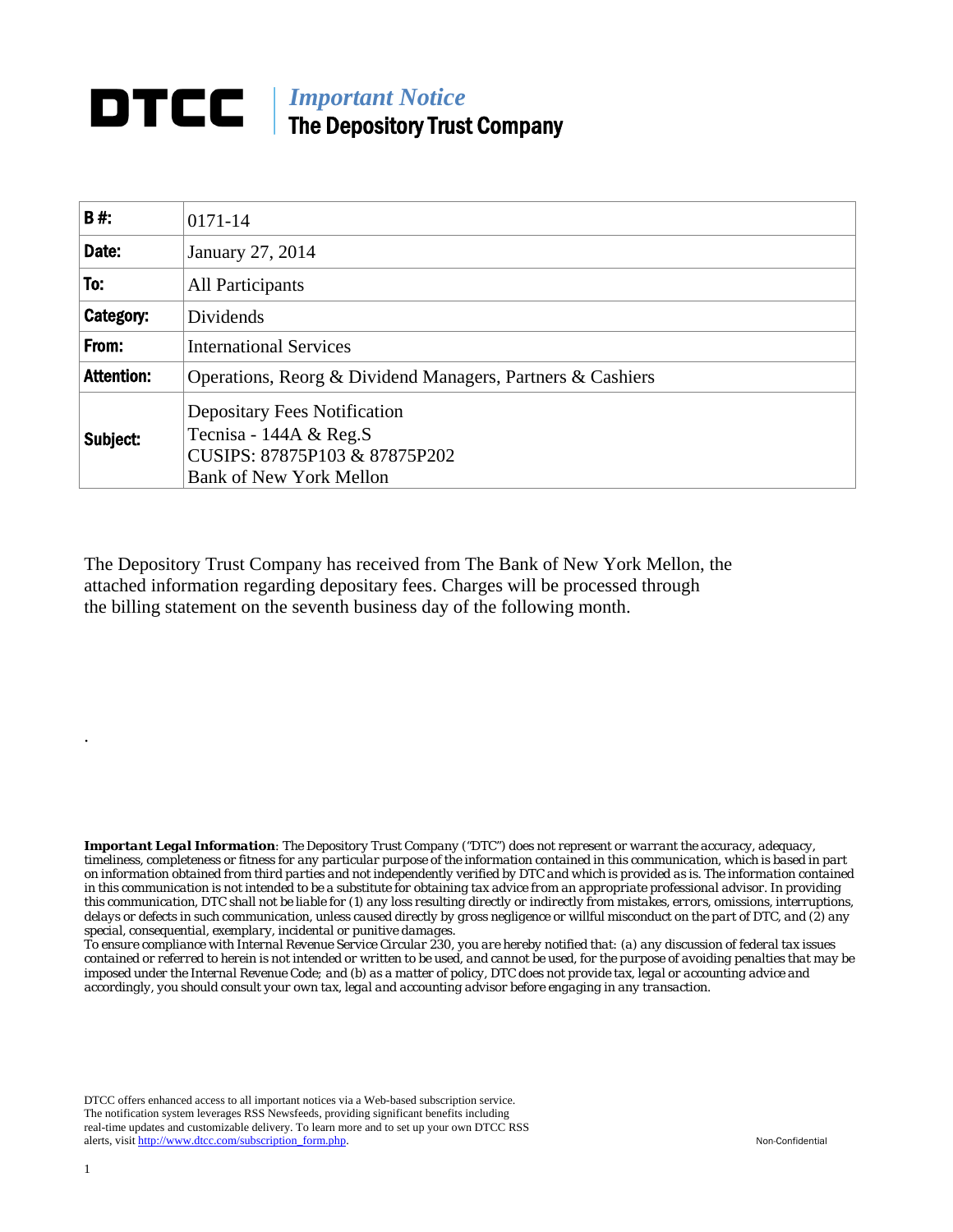

January 21, 2014

 The Bank of New York Mellon(the "Depositary") hereby represents and warrants to DTC, Euroclear, and Clearstream that it may collect and receive, pursuant to the terms and conditions of the Deposit Agreement (the "Agreement"), dated as of Feb 05, 2007 between Tecnisa S.A. and the Depositary, a service fee per ADR share in accordance with the table below (the "Representation"):

| Depositary:            | <b>BNYM</b>    |
|------------------------|----------------|
| DTC#:                  | 2504           |
| <b>Security Name:</b>  | Tecnisa - 144A |
| <b>CUSIP:</b>          | 87875P103      |
| <b>Security Type:</b>  | DR             |
| Fee:                   | \$0.02         |
| <b>Record Date:</b>    | Mar 07, 2014   |
| <b>Billing Period:</b> | March          |
|                        |                |

The Depositary hereby instructs DTC, Euroclear, and Clearstream to collect and pass-through such fees to the Depositary (the "Instruction").

Depositary hereby agrees to indemnify and hold harmless DTC, Euroclear, and Clearstream and their respective officers, directors, employees and agents (the "Indemnitees") from and against any and all Losses  $\frac{1}{1}$  and/or Legal Actions<sup>2</sup> resulting from or arising out the Representation and/or the Instruction, provided, however that such indemnity shall not extend to any Losses or Legal Actions resulting from or arising out of the negligence, willful default or fraud of DTC, Euroclear, and Clearstream (or any of their respective officers, directors, agents or employees).

Thank You,

The Bank of New York Mellon

<sup>1</sup> "Losses" means and includes all losses, liabilities, damages, judgments, payments, costs and expenses (including without limitation any reasonable costs of investigation and reasonable legal fees and expenses incurred).

<sup>2</sup> "Legal Action" means and includes any claim, counterclaim, demand, action, suit, counterclaim, arbitration, inquiry, proceeding or investigation before any federal, state or foreign court or other tribunal, or any investigative or regulatory agency or SRO.

BNY Mellon collects fees from DR holders pursuant to the terms and conditions of the DRs and the deposit agreement under which they are issued. From time to time, BNY Mellon may make payments to the issuer to reimburse and / or share revenue from the fees collected from DR holders, or waive fees and expenses to the issuer for services provided, generally relating to costs and expenses arising out of establishment and maintenance of the DR program. BNY Mellon may also transact with affiliated brokers and dealers.